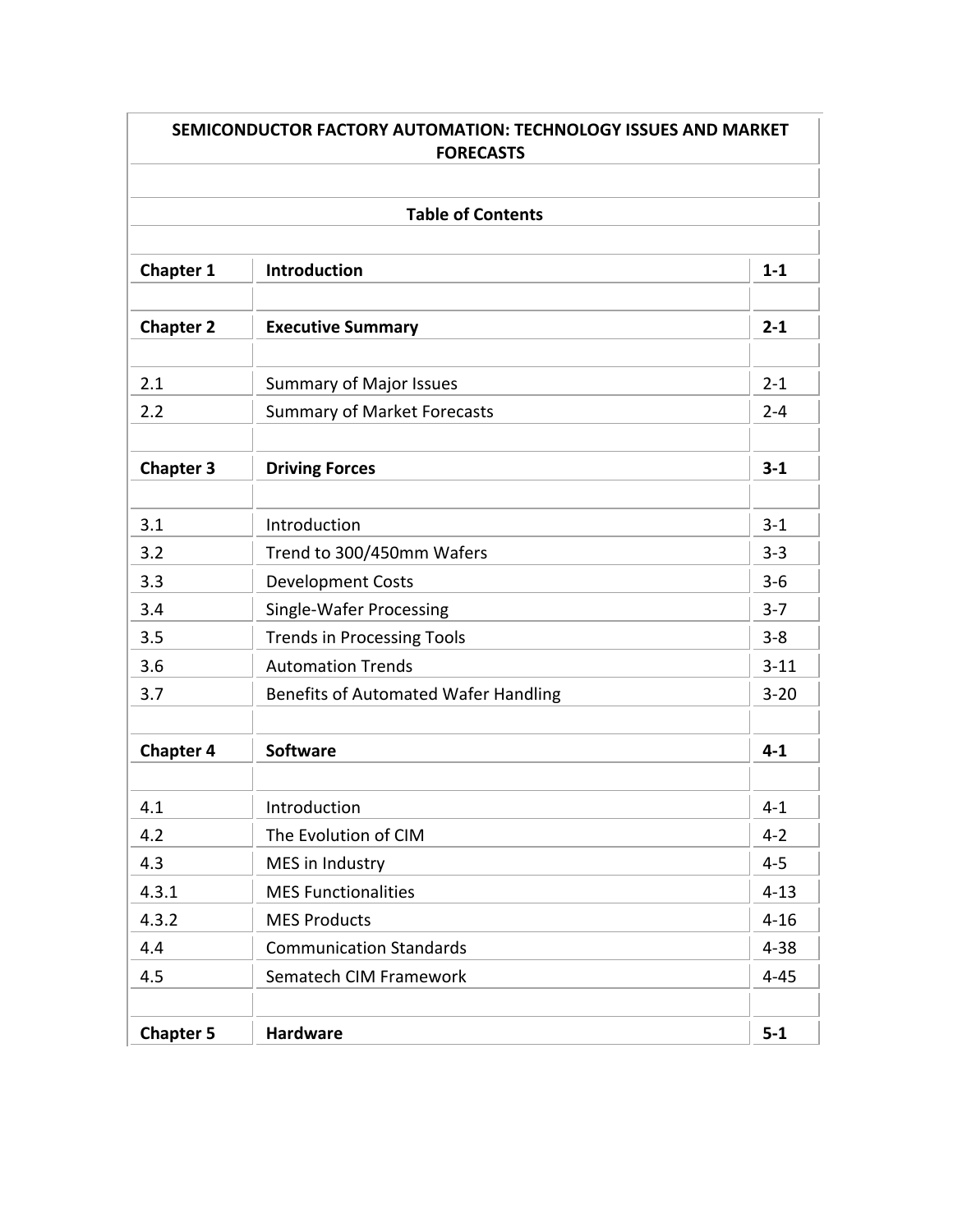| 5.1              | Introduction                           | $5 - 1$  |
|------------------|----------------------------------------|----------|
| 5.2              | <b>Elements of Automation</b>          | $5 - 7$  |
| 5.2.1            | <b>Tool Automation</b>                 | $5 - 8$  |
| 5.2.2            | <b>Intrabay Automation</b>             | $5 - 10$ |
| 5.2.3            | <b>Interbay Automation</b>             | $5 - 12$ |
| 5.2.4            | Material-Control System                | $5 - 15$ |
| 5.3              | <b>Flexible Automation</b>             | $5 - 17$ |
| 5.4              | Reliability                            | $5 - 19$ |
| 5.5              | <b>Tool Issues and Trends</b>          | $5 - 20$ |
| 5.5.1            | <b>Flexible Tool Interface</b>         | $5 - 20$ |
| 5.5.2            | <b>Vacuum Robotics</b>                 | $5 - 39$ |
| 5.5.3            | <b>AGV</b>                             | $5 - 48$ |
| 5.5.4            | <b>Robot Control Systems</b>           | $6 - 52$ |
| 5.5.5            | 300-mm Wafer Transport                 | $5 - 53$ |
| 5.5.6            | Mini-Environments and Cleanroom Issues | $5 - 56$ |
| 5.6              | E-Manufacturing                        | $5 - 60$ |
|                  |                                        |          |
| <b>Chapter 6</b> | <b>Market Analysis</b>                 | $6-1$    |
|                  |                                        |          |
| 6.1              | <b>Market Forces</b>                   | $6-1$    |
| 6.2              | <b>Market Forecast Assumptions</b>     | $6 - 16$ |
| 6.3              | <b>Market Forecast</b>                 | $6 - 17$ |
| 6.3.1            | <b>Automated Transfer Tool Market</b>  | $6 - 17$ |
| 6.3.2            | <b>Carrier Transport Market</b>        | $6 - 28$ |
| 6.3.3            | <b>MES Software Market</b>             | $6 - 38$ |
|                  |                                        |          |
| <b>Chapter 7</b> | <b>User Issues</b>                     | $7 - 1$  |
|                  |                                        |          |
| 7.1              | <b>Current Automation Thinking</b>     | $7 - 1$  |
| 7.2              | The New Factory Paradigm               | $7 - 2$  |
| 7.3              | The New Factory in Action              | $7 - 3$  |
| 7.4              | Return on Investment Considerations    | $7 - 3$  |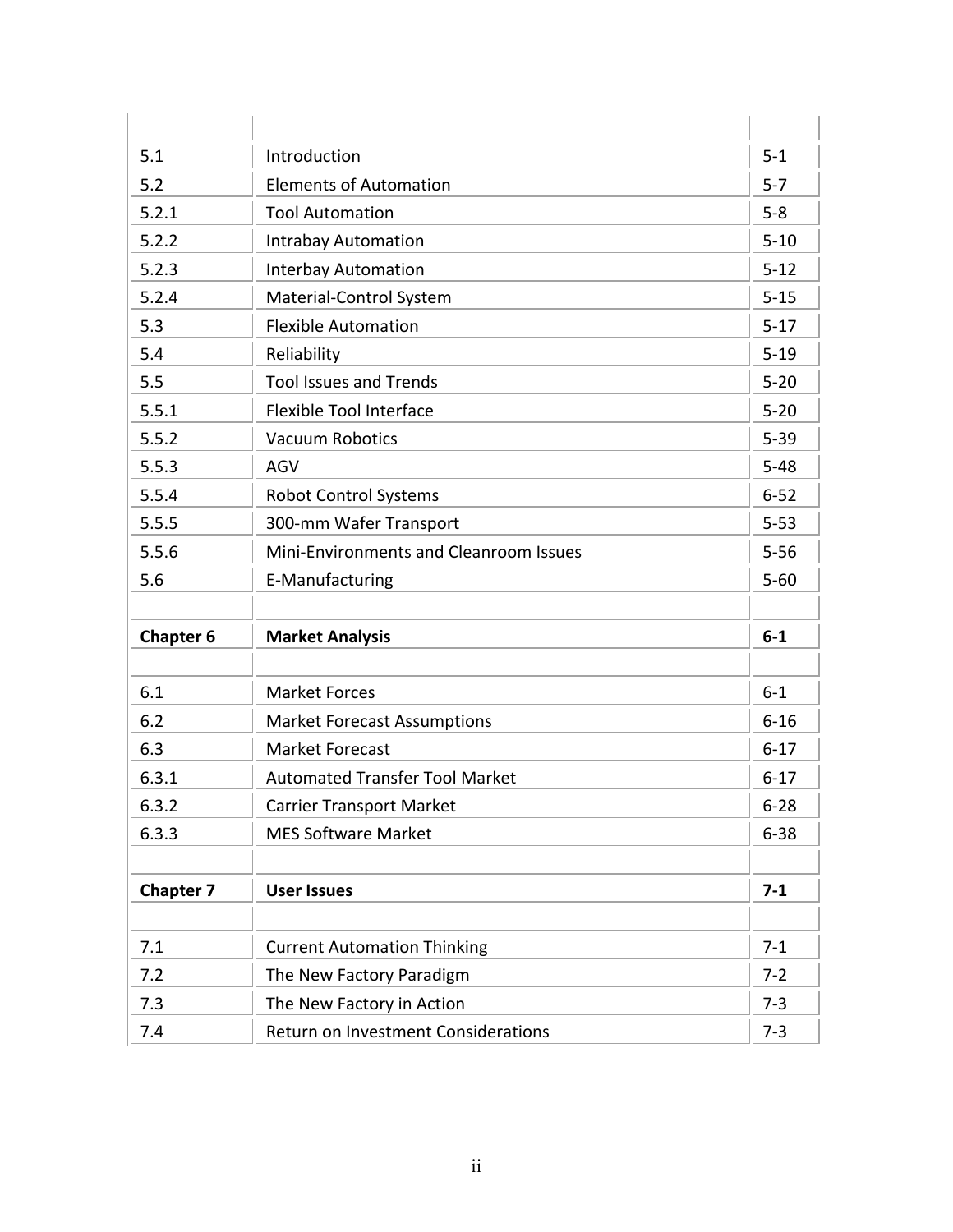| 7.5                    | Eight Symptoms of the Old Paradigm                                           | $7 - 5$  |  |  |
|------------------------|------------------------------------------------------------------------------|----------|--|--|
| 7.6                    | Putting the New Paradigm to Work                                             | $7-6$    |  |  |
|                        |                                                                              |          |  |  |
| <b>List of Figures</b> |                                                                              |          |  |  |
|                        |                                                                              |          |  |  |
| 1.1                    | <b>Advanced CIM System</b>                                                   | $1 - 3$  |  |  |
| 3.1                    | Automated Materials Handling System (AMHS) Framework                         | $3 - 16$ |  |  |
| 4.1                    | <b>Evolution of CIM</b>                                                      | $4 - 3$  |  |  |
| 4.2                    | Computer Integrated Fab Environment                                          | $4 - 6$  |  |  |
| 4.3                    | Message Integration in CIM                                                   | $4 - 8$  |  |  |
| 4.4                    | Sematech CIM Framework Scope                                                 | $4 - 47$ |  |  |
| 5.1                    | Material-Control System                                                      | $5 - 16$ |  |  |
| 5.2                    | Traditional and Flexible Automated Material Handling System                  | $5 - 18$ |  |  |
| 5.3                    | Overhead Monorail Delivery - Cassette in Box, Cassette in<br><b>SMIF Pod</b> | $5 - 23$ |  |  |
| 5.4                    | <b>Stocker Design and Interfaces</b>                                         | $5 - 58$ |  |  |
| 5.5                    | Layout Of a 45nm 300mm Fab                                                   | $5 - 64$ |  |  |
| 5.6                    | <b>Interfaces To Factory Automation Systems</b>                              | $5 - 68$ |  |  |
| 6.1                    | Semiconductor Equipment Utilization                                          | $6 - 7$  |  |  |
| 6.2                    | <b>Revenue Losses from Wafer Defects</b>                                     | $6-8$    |  |  |
| 6.3                    | Market Shares of Atmospheric Robot Suppliers                                 | $6 - 25$ |  |  |
| 6.4                    | Market Shares of Vacuum Robot Suppliers                                      | $6 - 26$ |  |  |
| 6.6                    | Worldwide Market Shares of Carrier Transport Suppliers                       | $6 - 32$ |  |  |
| 6.7                    | Worldwide Market of Shares MES Software Suppliers                            | $6 - 43$ |  |  |
|                        |                                                                              |          |  |  |
|                        | <b>List of Tables</b>                                                        |          |  |  |
|                        |                                                                              |          |  |  |
| 5.1                    | <b>Evolution Of Factory Metrics</b>                                          | $5 - 58$ |  |  |
| 6.1                    | Three-Year Savings for Automation                                            | $6 - 10$ |  |  |
| 6.2                    | <b>Cost of Alternative Automated Systems</b>                                 | $6 - 11$ |  |  |
| 6.3                    | Three-year Costs for Alternative Automated Systems                           | $6 - 12$ |  |  |
| 6.4                    | Worldwide Forecast of Automated Transfer Tools                               | $6 - 20$ |  |  |
| 6.5                    | <b>Bill Of Materials For Atmospheric Automation Tool</b>                     | $6 - 22$ |  |  |